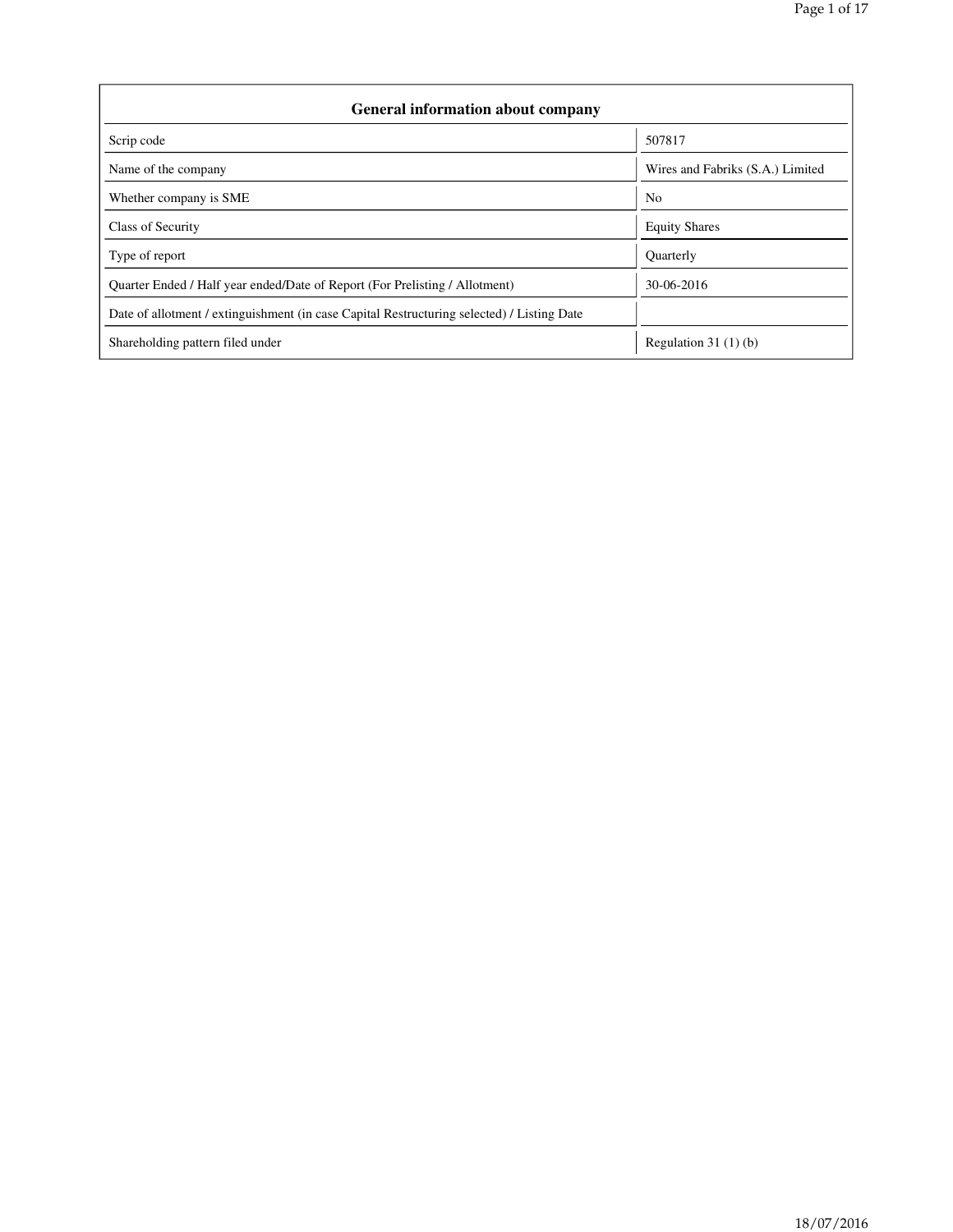| Sr. No. | Particular                                                                             | Yes/No         |
|---------|----------------------------------------------------------------------------------------|----------------|
|         | Whether the Listed Entity has issued any partly paid up shares?                        | N <sub>0</sub> |
|         | Whether the Listed Entity has issued any Convertible Securities?                       | N <sub>0</sub> |
|         | Whether the Listed Entity has issued any Warrants?                                     | No.            |
|         | Whether the Listed Entity has any shares against which depository receipts are issued? | N <sub>0</sub> |
|         | Whether the Listed Entity has any shares in locked-in?                                 | N <sub>0</sub> |
| O       | Whether any shares held by promoters are pledge or otherwise encumbered?               | No.            |
|         | Whether company has equity shares with differential voting rights?                     | N <sub>0</sub> |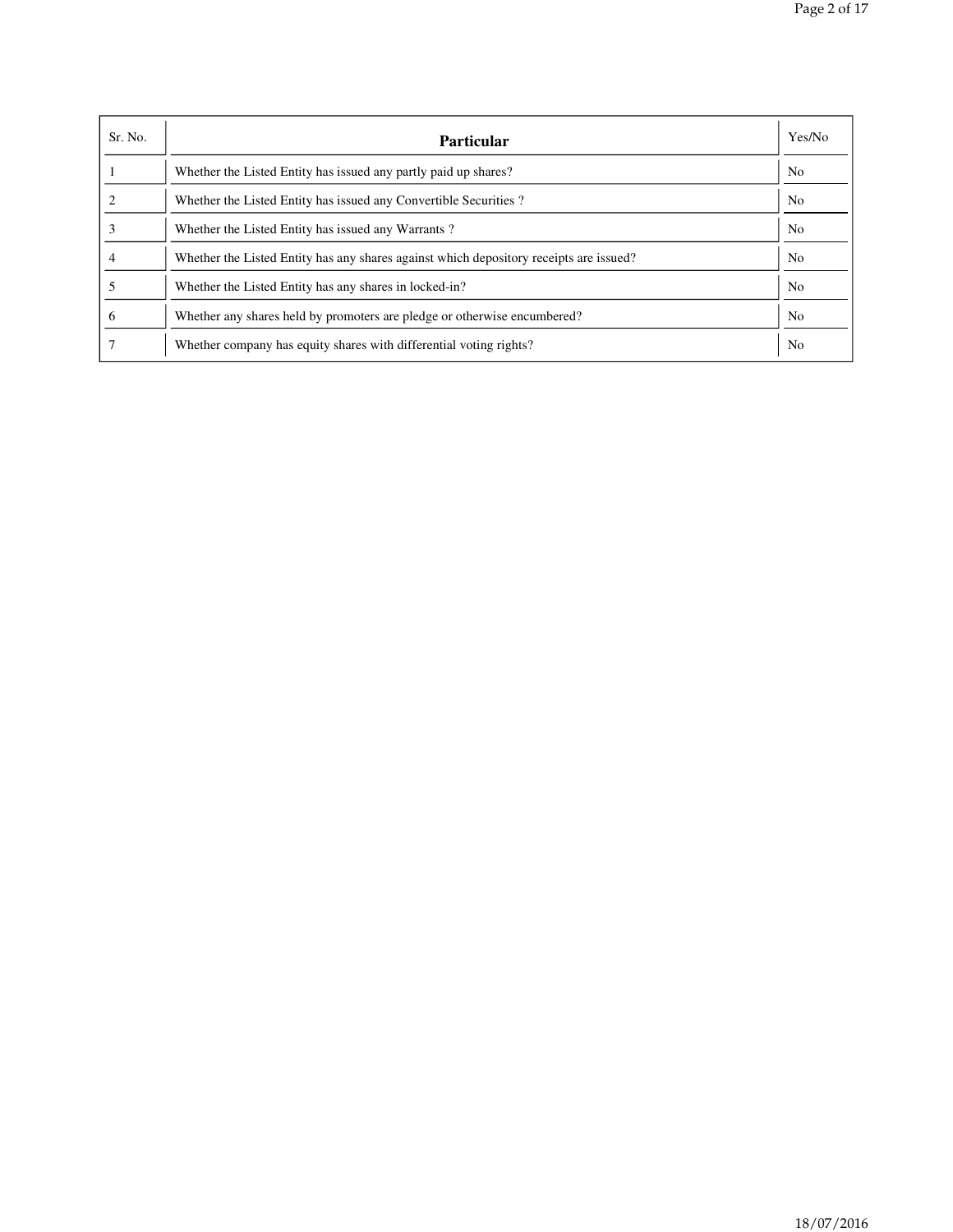|                 |                                           |                         |                        |                                 |                                    |                             | Table I - Summary Statement holding of specified securities |                                                                  |               |         |                                   |
|-----------------|-------------------------------------------|-------------------------|------------------------|---------------------------------|------------------------------------|-----------------------------|-------------------------------------------------------------|------------------------------------------------------------------|---------------|---------|-----------------------------------|
|                 |                                           |                         | No. of<br>fully        | No.<br>Of<br>Partly             | No. Of                             | Total<br>nos.               | Shareholding<br>as a % of<br>total no. of                   | Number of Voting Rights held in each<br>class of securities (IX) |               |         |                                   |
| Category<br>(I) | Category<br>of<br>shareholder             | Nos. Of<br>shareholders | paid up<br>equity      | paid-<br>up                     | shares<br>underlying<br>Depository | shares<br>held<br>$(VII) =$ | shares<br>(calculated as                                    | No of Voting (XIV) Rights                                        |               |         |                                   |
|                 | (II)                                      | (III)                   | shares<br>held<br>(IV) | equity<br>shares<br>held<br>(V) | Receipts<br>(VI)                   | $(IV)+$<br>$(V)$ +<br>(VI)  | per SCRR,<br>$1957)$ (VIII)<br>As a % of<br>$(A+B+C2)$      | Class<br>eg: X                                                   | Class<br>eg:y | Total   | Total as a<br>$%$ of<br>$(A+B+C)$ |
| (A)             | Promoter<br>&<br>Promoter<br>Group        | 15                      | 2286356                |                                 |                                    | 2286356                     | 74.81                                                       | 2286356                                                          |               | 2286356 | 74.81                             |
| (B)             | Public                                    | 4108                    | 769894                 |                                 |                                    | 769894                      | 25.19                                                       | 769894                                                           |               | 769894  | 25.19                             |
| (C)             | Non<br>Promoter-<br>Non Public            |                         |                        |                                 |                                    |                             |                                                             |                                                                  |               |         |                                   |
| (C1)            | <b>Shares</b><br>underlying<br><b>DRs</b> |                         |                        |                                 |                                    |                             |                                                             |                                                                  |               |         |                                   |
| (C2)            | Shares held<br>by<br>Employee<br>Trusts   |                         |                        |                                 |                                    |                             |                                                             |                                                                  |               |         |                                   |
|                 | Total                                     | 4123                    | 3056250                |                                 |                                    | 3056250                     |                                                             | 3056250                                                          |               | 3056250 | 100                               |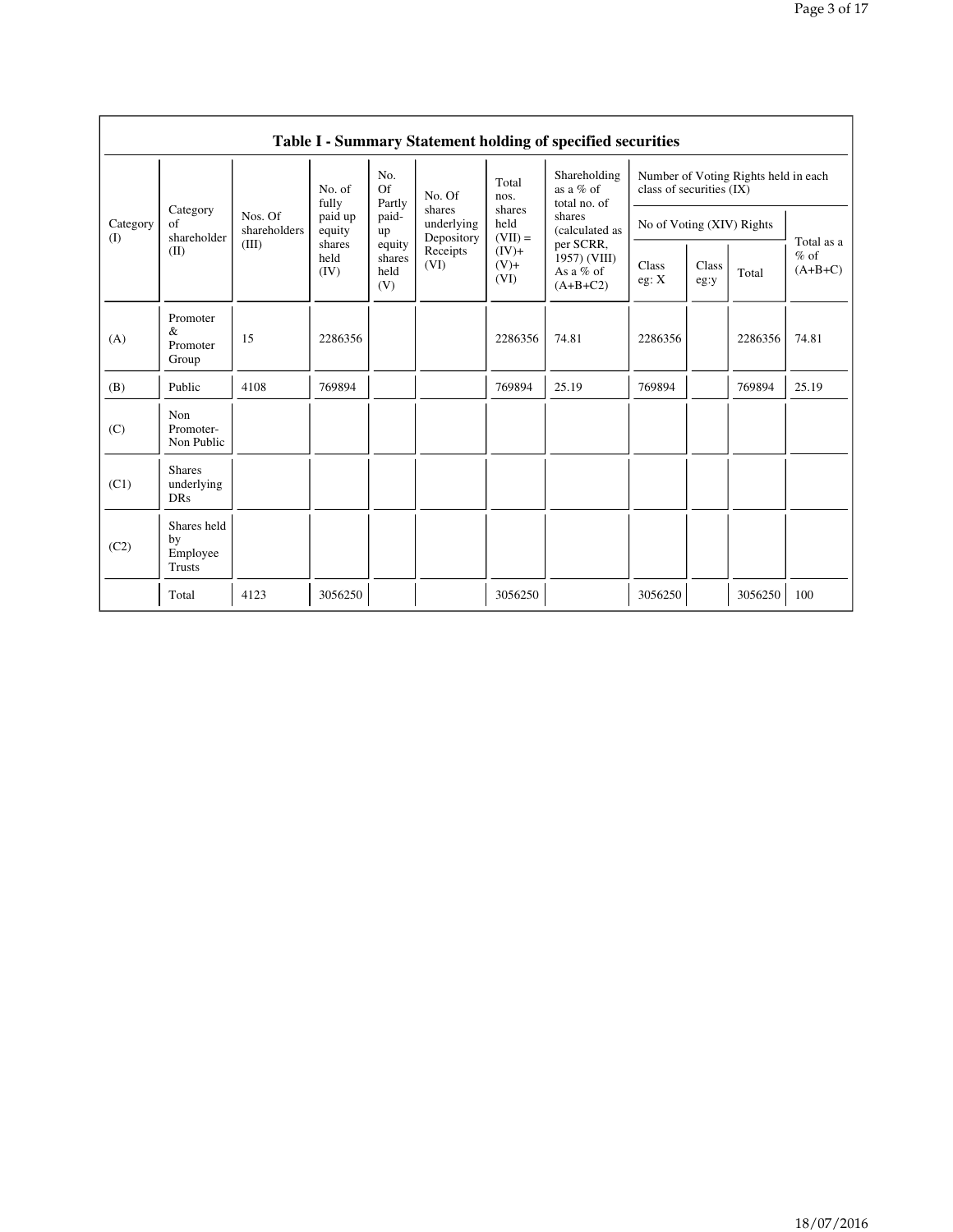|          |                                                |                                                 |                                       |                                                                     | Table I - Summary Statement holding of specified securities                                    |            |                                                         |                                                                               |                                                         |                                       |  |
|----------|------------------------------------------------|-------------------------------------------------|---------------------------------------|---------------------------------------------------------------------|------------------------------------------------------------------------------------------------|------------|---------------------------------------------------------|-------------------------------------------------------------------------------|---------------------------------------------------------|---------------------------------------|--|
| Category | Category<br>of                                 | No. Of<br><b>Shares</b><br>Underlying           | No. of<br><b>Shares</b><br>Underlying | No. Of<br><b>Shares</b><br>Underlying<br>Outstanding<br>convertible | Shareholding,<br>as a $%$<br>assuming full<br>conversion of<br>convertible<br>securities (as a |            | Number of<br>Locked in<br>shares $(XII)$                | Number of<br><b>Shares</b><br>pledged or<br>otherwise<br>encumbered<br>(XIII) |                                                         | Number of<br>equity shares<br>held in |  |
| (I)      | shareholder<br>(II)                            | Outstanding<br>convertible<br>securities<br>(X) | Outstanding<br>Warrants<br>$(X_i)$    | securities<br>and No. Of<br>Warrants<br>(Xi)(a)                     | percentage of<br>diluted share<br>capital) $(XI)=$<br>$(VII)+(X)$ As a<br>$%$ of<br>$(A+B+C2)$ | No.<br>(a) | As a<br>$%$ of<br>total<br><b>Shares</b><br>held<br>(b) | No.<br>(a)                                                                    | As a<br>$%$ of<br>total<br><b>Shares</b><br>held<br>(b) | dematerialized<br>form $(XIV)$        |  |
| (A)      | Promoter<br>&<br>Promoter<br>Group             |                                                 |                                       |                                                                     | 74.81                                                                                          |            |                                                         |                                                                               |                                                         | 2286356                               |  |
| (B)      | Public                                         |                                                 |                                       |                                                                     | 25.19                                                                                          |            |                                                         |                                                                               |                                                         | 517905                                |  |
| (C)      | Non<br>Promoter-<br>Non Public                 |                                                 |                                       |                                                                     |                                                                                                |            |                                                         |                                                                               |                                                         |                                       |  |
| (C1)     | <b>Shares</b><br>underlying<br><b>DRs</b>      |                                                 |                                       |                                                                     |                                                                                                |            |                                                         |                                                                               |                                                         |                                       |  |
| (C2)     | Shares held<br>by<br>Employee<br><b>Trusts</b> |                                                 |                                       |                                                                     |                                                                                                |            |                                                         |                                                                               |                                                         |                                       |  |
|          | Total                                          |                                                 |                                       |                                                                     |                                                                                                |            |                                                         |                                                                               |                                                         | 2804261                               |  |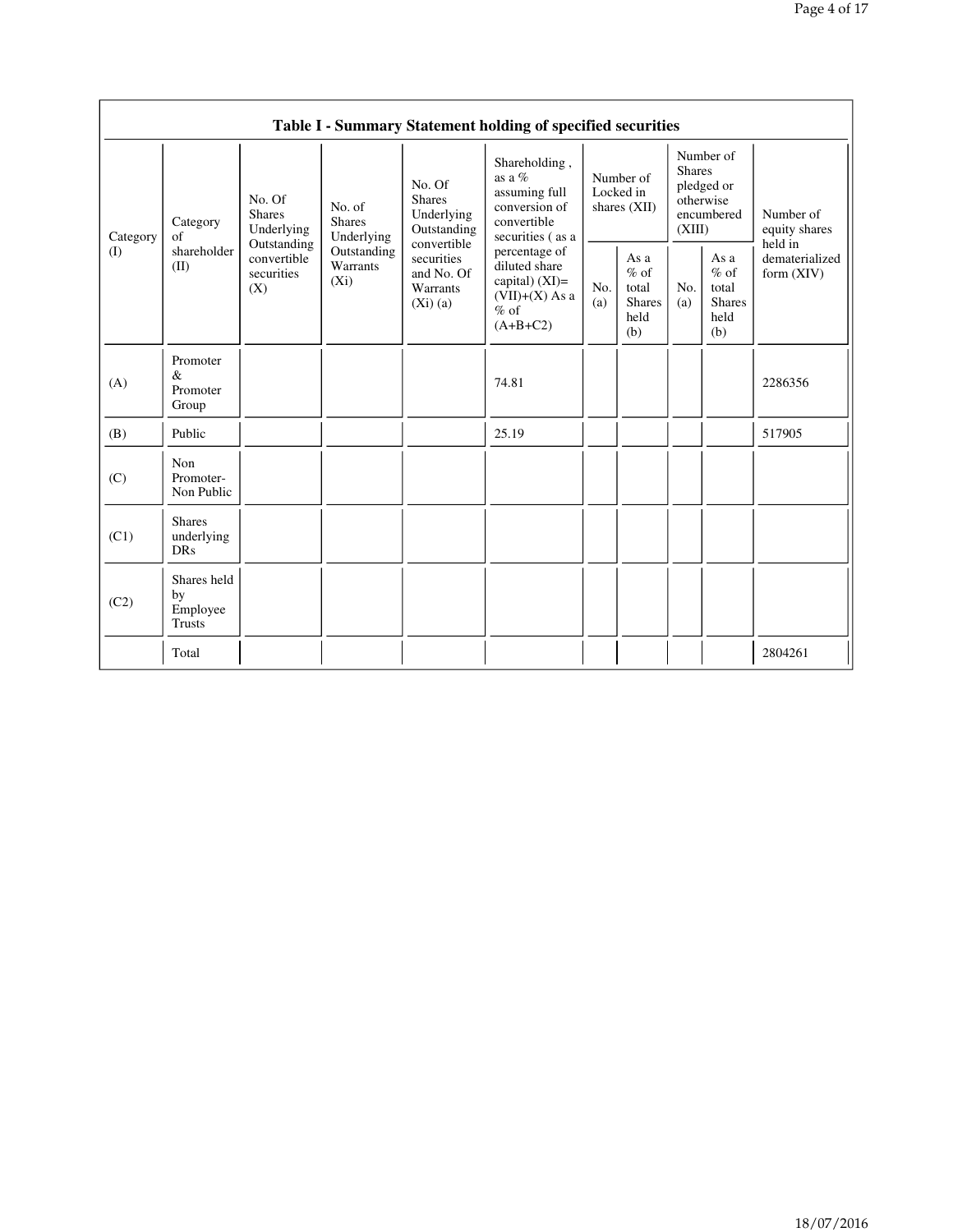|                                                                                                |                                                                                                                     |                                  | No. of<br>fully             | No.<br><b>Of</b><br>Partly | No. Of                             | Total<br>nos.               | Shareholding<br>as a % of<br>total no. of        |                           |               | Number of Voting Rights held in<br>each class of securities (IX) |                                 |
|------------------------------------------------------------------------------------------------|---------------------------------------------------------------------------------------------------------------------|----------------------------------|-----------------------------|----------------------------|------------------------------------|-----------------------------|--------------------------------------------------|---------------------------|---------------|------------------------------------------------------------------|---------------------------------|
| Sr.                                                                                            | Category &<br>Name of the<br>Shareholders (I)                                                                       | Nos. Of<br>shareholders<br>(III) | paid up<br>equity<br>shares | paid-<br>up<br>equity      | shares<br>underlying<br>Depository | shares<br>held<br>$(VII) =$ | shares<br>(calculated<br>as per                  | No of Voting (XIV) Rights |               |                                                                  | Total<br>as a %                 |
|                                                                                                |                                                                                                                     |                                  | held<br>(IV)                | shares<br>held<br>(V)      | Receipts<br>(VI)                   | $(IV)+$<br>$(V)$ +<br>(VI)  | SCRR,<br>1957) (VIII)<br>As a % of<br>$(A+B+C2)$ | Class eg:<br>X            | Class<br>eg:y | Total                                                            | of<br>Total<br>Voting<br>rights |
| A                                                                                              | Table II - Statement showing shareholding pattern of the Promoter and Promoter Group                                |                                  |                             |                            |                                    |                             |                                                  |                           |               |                                                                  |                                 |
| (1)                                                                                            | Indian                                                                                                              |                                  |                             |                            |                                    |                             |                                                  |                           |               |                                                                  |                                 |
| (a)                                                                                            | Individuals/Hindu<br>undivided Family                                                                               | 11                               | 16200                       |                            |                                    | 16200                       | 0.53                                             | 16200                     |               | 16200                                                            | 0.53                            |
| (d)                                                                                            | Any Other<br>(specify)                                                                                              | $\overline{4}$                   | 2270156                     |                            |                                    | 2270156                     | 74.28                                            | 2270156                   |               | 2270156                                                          | 74.28                           |
| Sub-Total<br>(A)(1)                                                                            |                                                                                                                     | 15                               | 2286356                     |                            |                                    | 2286356                     | 74.81                                            | 2286356                   |               | 2286356                                                          | 74.81                           |
| (2)                                                                                            | Foreign                                                                                                             |                                  |                             |                            |                                    |                             |                                                  |                           |               |                                                                  |                                 |
| Total<br>Shareholding<br>of Promoter<br>and<br>Promoter<br>Group $(A)=$<br>$(A)(1)+(A)$<br>(2) |                                                                                                                     | 15                               | 2286356                     |                            |                                    | 2286356                     | 74.81                                            | 2286356                   |               | 2286356                                                          | 74.81                           |
| B                                                                                              | Table III - Statement showing shareholding pattern of the Public shareholder                                        |                                  |                             |                            |                                    |                             |                                                  |                           |               |                                                                  |                                 |
| (1)                                                                                            | Institutions                                                                                                        |                                  |                             |                            |                                    |                             |                                                  |                           |               |                                                                  |                                 |
| (a)                                                                                            | <b>Mutual Funds</b>                                                                                                 | 4                                | 1200                        |                            |                                    | 1200                        | 0.04                                             | 1200                      |               | 1200                                                             | 0.04                            |
| (f)                                                                                            | Financial<br>Institutions/<br><b>Banks</b>                                                                          | 5                                | 450                         |                            |                                    | 450                         | 0.01                                             | 450                       |               | 450                                                              | 0.01                            |
| Sub-Total<br>(B)(1)                                                                            |                                                                                                                     | 9                                | 1650                        |                            |                                    | 1650                        | 0.05                                             | 1650                      |               | 1650                                                             | 0.05                            |
| (3)                                                                                            | Non-institutions                                                                                                    |                                  |                             |                            |                                    |                             |                                                  |                           |               |                                                                  |                                 |
| (a(i))                                                                                         | Individuals -<br>i.Individual<br>shareholders<br>holding nominal<br>share capital up<br>to Rs. 2 lakhs.             | 3999                             | 586021                      |                            |                                    | 586021                      | 19.17                                            | 586021                    |               | 586021                                                           | 19.17                           |
| (a(ii))                                                                                        | Individuals - ii.<br>Individual<br>shareholders<br>holding nominal<br>share capital in<br>excess of Rs. 2<br>lakhs. | $\mathbf{1}$                     | 24101                       |                            |                                    | 24101                       | 0.79                                             | 24101                     |               | 24101                                                            | 0.79                            |
| (e)                                                                                            | Any Other<br>(specify)                                                                                              | 99                               | 158122                      |                            |                                    | 158122                      | 5.17                                             | 158122                    |               | 158122                                                           | 5.17                            |
| Sub-Total                                                                                      |                                                                                                                     | 4099                             | 768244                      |                            |                                    | 768244                      | 25.14                                            | 768244                    |               | 768244                                                           | 25.14                           |
|                                                                                                |                                                                                                                     |                                  |                             |                            |                                    |                             |                                                  |                           |               |                                                                  |                                 |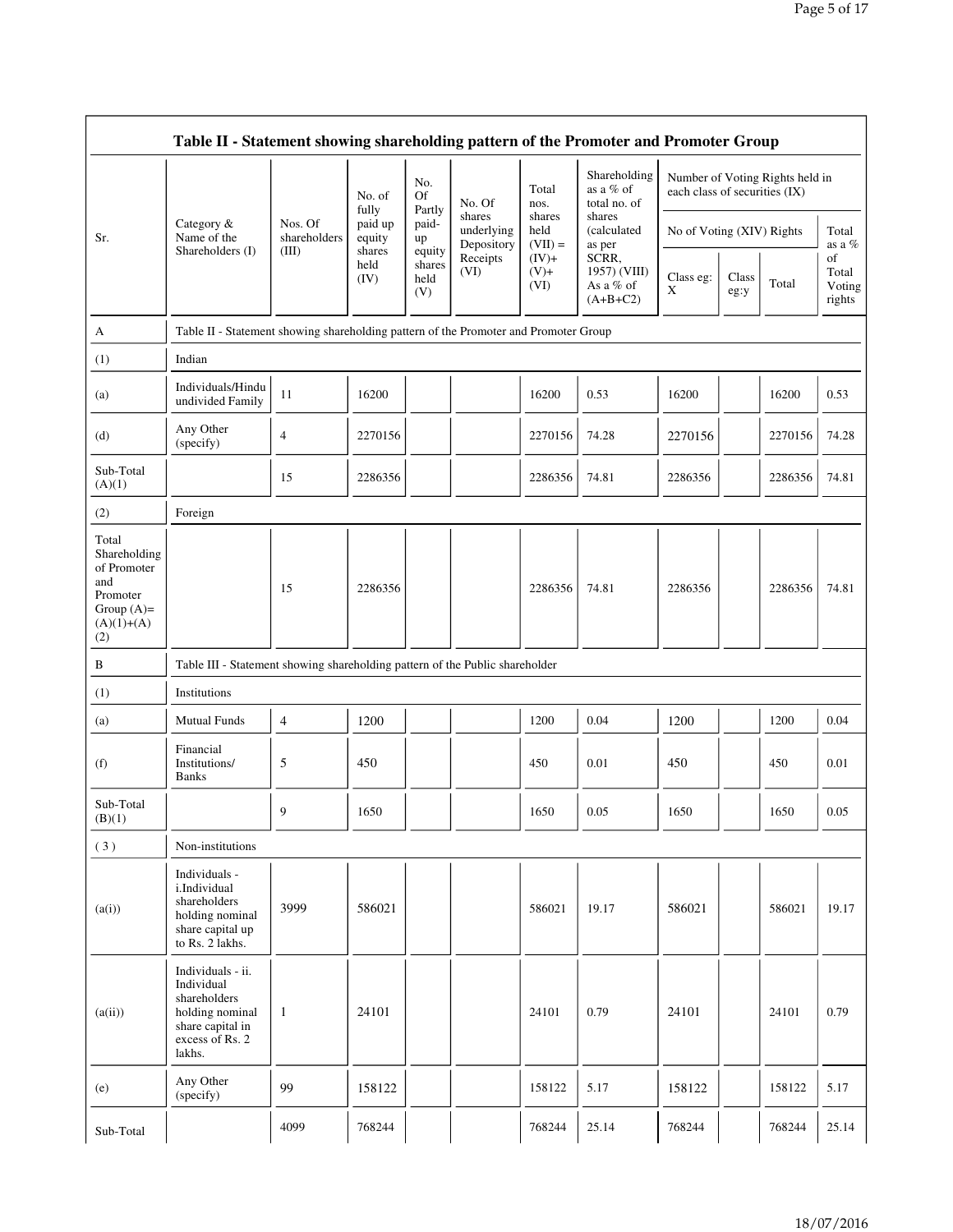| (B)(3)                                                                      |                                                                                               |      |         |  |         |       |         |         |       |
|-----------------------------------------------------------------------------|-----------------------------------------------------------------------------------------------|------|---------|--|---------|-------|---------|---------|-------|
| <b>Total Public</b><br>Shareholding<br>$(B)=(B)(1)+$<br>$(B)(2)+(B)$<br>(3) |                                                                                               | 4108 | 769894  |  | 769894  | 25.19 | 769894  | 769894  | 25.19 |
| $\mathsf{C}$                                                                | Table IV - Statement showing shareholding pattern of the Non Promoter- Non Public shareholder |      |         |  |         |       |         |         |       |
| Total<br>$(A+B+C2)$                                                         |                                                                                               | 4123 | 3056250 |  | 3056250 | 100   | 3056250 | 3056250 | 100   |
| Total<br>$(A+B+C)$                                                          |                                                                                               | 4123 | 3056250 |  | 3056250 |       | 3056250 | 3056250 | 100   |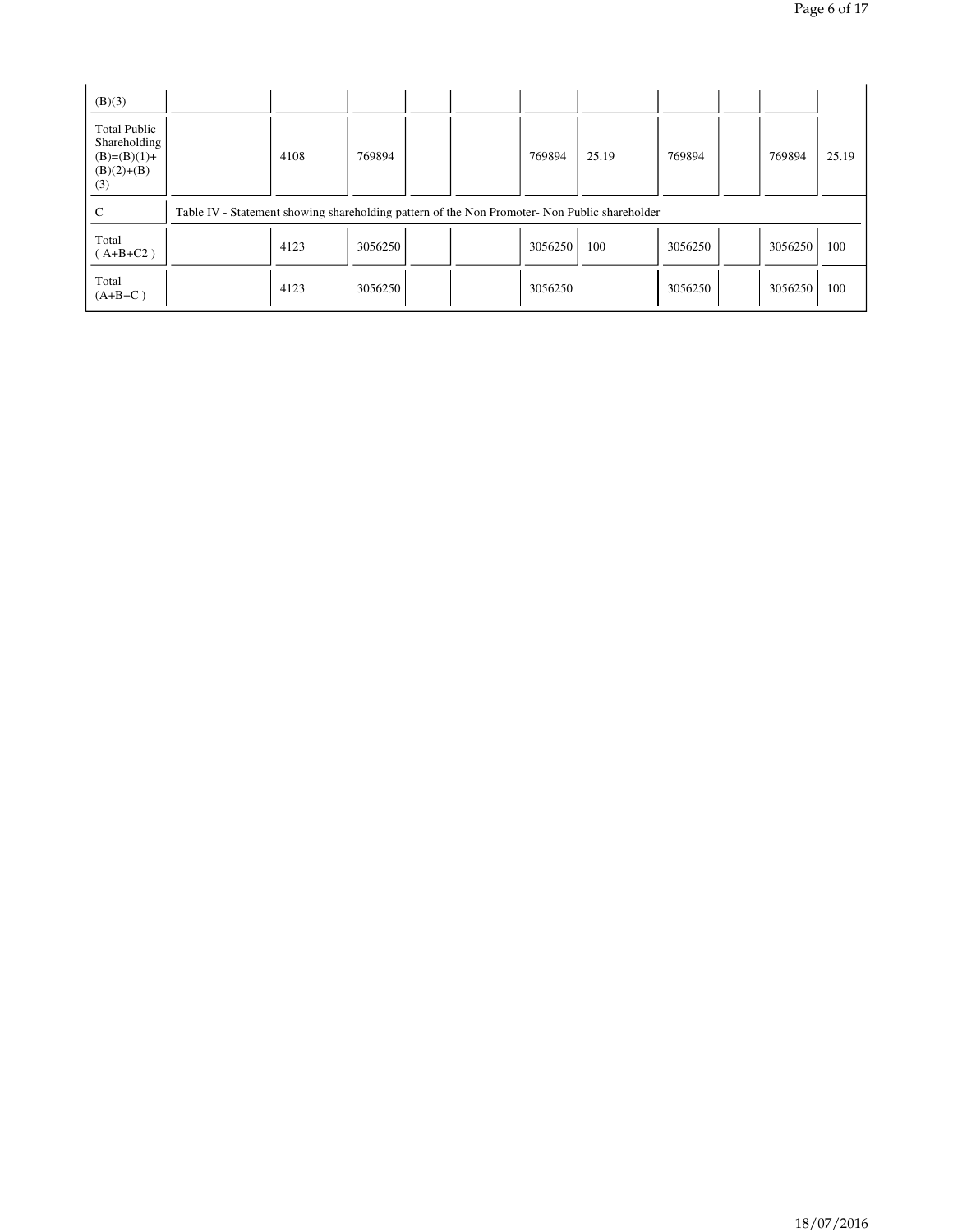|                                                                                         |                                                |                                       |                                                                             | Table II - Statement showing shareholding pattern of the Promoter and Promoter Group          |            |                                                      |                                      |                                                    |                                       |
|-----------------------------------------------------------------------------------------|------------------------------------------------|---------------------------------------|-----------------------------------------------------------------------------|-----------------------------------------------------------------------------------------------|------------|------------------------------------------------------|--------------------------------------|----------------------------------------------------|---------------------------------------|
| Sr.                                                                                     | No. Of<br><b>Shares</b><br>Underlying          | No. of<br><b>Shares</b><br>Underlying | No. Of Shares<br>Underlying<br>Outstanding<br>convertible<br>securities and | Shareholding, as<br>a % assuming full<br>conversion of<br>convertible<br>securities (as a     |            | Number of<br>Locked in<br>shares $(XII)$             | <b>Shares</b><br>otherwise<br>(XIII) | Number of<br>pledged or<br>encumbered              | Number of<br>equity shares<br>held in |
|                                                                                         | Outstanding<br>convertible<br>securities $(X)$ | Outstanding<br>Warrants<br>$(X_i)$    | No. Of<br>Warrants (Xi)<br>(a)                                              | percentage of<br>diluted share<br>capital) $(XI)$ =<br>(VII)+(X) As a %<br>of $(A+B+C2)$      | No.<br>(a) | As a $%$<br>of total<br><b>Shares</b><br>held<br>(b) | No.<br>(a)                           | As a %<br>of total<br><b>Shares</b><br>held<br>(b) | dematerialized<br>form (XIV)          |
| A                                                                                       |                                                |                                       |                                                                             | Table II - Statement showing shareholding pattern of the Promoter and Promoter Group          |            |                                                      |                                      |                                                    |                                       |
| (1)                                                                                     | Indian                                         |                                       |                                                                             |                                                                                               |            |                                                      |                                      |                                                    |                                       |
| (a)                                                                                     |                                                |                                       |                                                                             | 0.53                                                                                          |            |                                                      |                                      |                                                    | 16200                                 |
| (d)                                                                                     |                                                |                                       |                                                                             | 74.28                                                                                         |            |                                                      |                                      |                                                    | 2270156                               |
| Sub-Total (A)<br>(1)                                                                    |                                                |                                       |                                                                             | 74.81                                                                                         |            |                                                      |                                      |                                                    | 2286356                               |
| (2)                                                                                     | Foreign                                        |                                       |                                                                             |                                                                                               |            |                                                      |                                      |                                                    |                                       |
| Total<br>Shareholding<br>of Promoter<br>and Promoter<br>Group $(A)=$<br>$(A)(1)+(A)(2)$ |                                                |                                       |                                                                             | 74.81                                                                                         |            |                                                      |                                      |                                                    | 2286356                               |
| B                                                                                       |                                                |                                       |                                                                             | Table III - Statement showing shareholding pattern of the Public shareholder                  |            |                                                      |                                      |                                                    |                                       |
| (1)                                                                                     | Institutions                                   |                                       |                                                                             |                                                                                               |            |                                                      |                                      |                                                    |                                       |
| (a)                                                                                     |                                                |                                       |                                                                             | 0.04                                                                                          |            |                                                      |                                      |                                                    | 100                                   |
| (f)                                                                                     |                                                |                                       |                                                                             | 0.01                                                                                          |            |                                                      |                                      |                                                    | 100                                   |
| Sub-Total (B)<br>(1)                                                                    |                                                |                                       |                                                                             | 0.05                                                                                          |            |                                                      |                                      |                                                    | 200                                   |
| (3)                                                                                     | Non-institutions                               |                                       |                                                                             |                                                                                               |            |                                                      |                                      |                                                    |                                       |
| (a(i))                                                                                  |                                                |                                       |                                                                             | 19.17                                                                                         |            |                                                      |                                      |                                                    | 341887                                |
| (a(ii))                                                                                 |                                                |                                       |                                                                             | 0.79                                                                                          |            |                                                      |                                      |                                                    | 24101                                 |
| (e)                                                                                     |                                                |                                       |                                                                             | 5.17                                                                                          |            |                                                      |                                      |                                                    | 151717                                |
| Sub-Total (B)<br>(3)                                                                    |                                                |                                       |                                                                             | 25.14                                                                                         |            |                                                      |                                      |                                                    | 517705                                |
| <b>Total Public</b><br>Shareholding<br>$(B)=(B)(1)+$<br>$(B)(2)+(B)(3)$                 |                                                |                                       |                                                                             | 25.19                                                                                         |            |                                                      |                                      |                                                    | 517905                                |
| $\mathbf C$                                                                             |                                                |                                       |                                                                             | Table IV - Statement showing shareholding pattern of the Non Promoter- Non Public shareholder |            |                                                      |                                      |                                                    |                                       |
| Total<br>$(A+B+C2)$                                                                     |                                                |                                       |                                                                             | 100                                                                                           |            |                                                      |                                      |                                                    | 2804261                               |
| Total                                                                                   |                                                |                                       |                                                                             |                                                                                               |            |                                                      |                                      |                                                    | 2804261                               |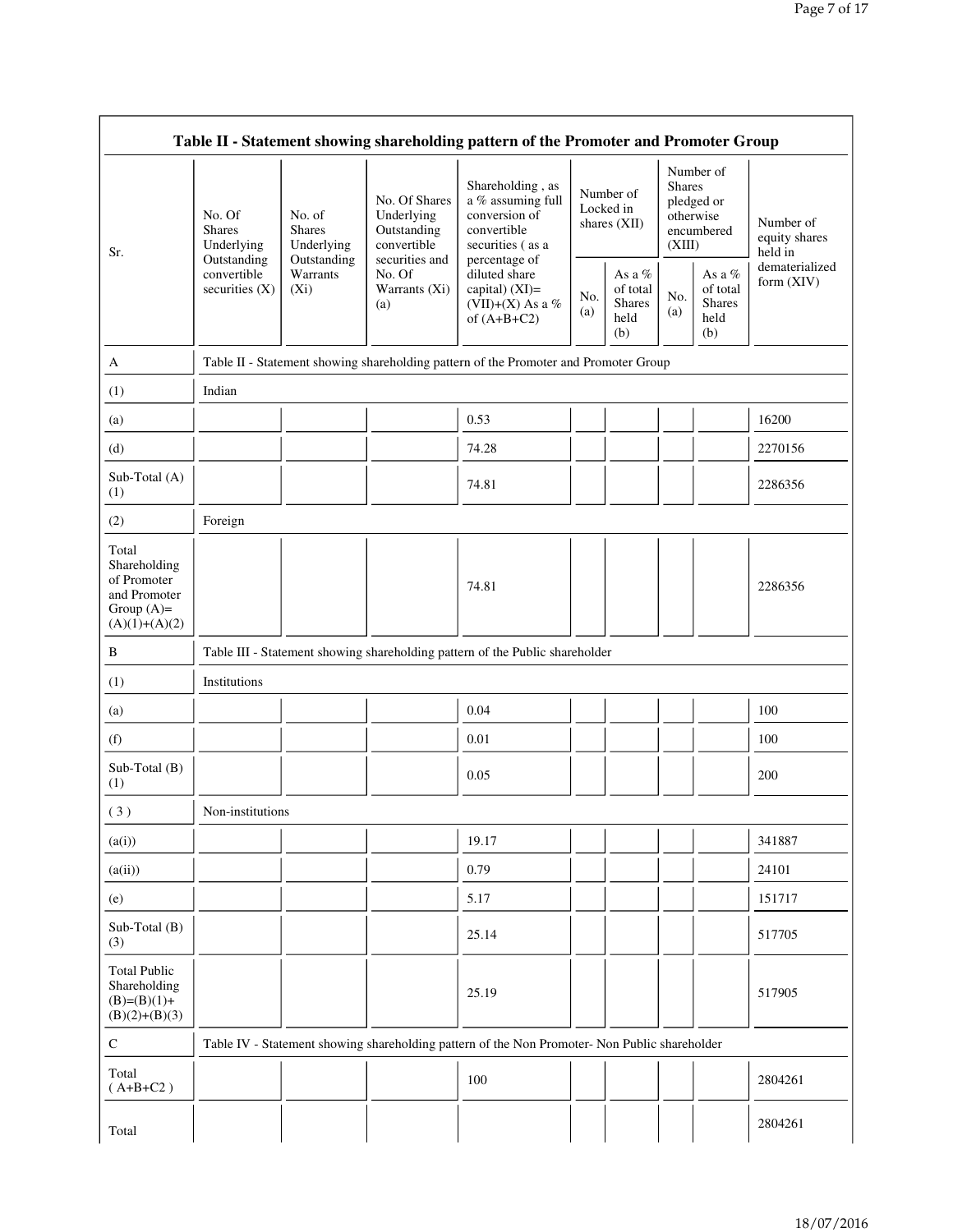| $\cdots$ |  |  |  |  |  |
|----------|--|--|--|--|--|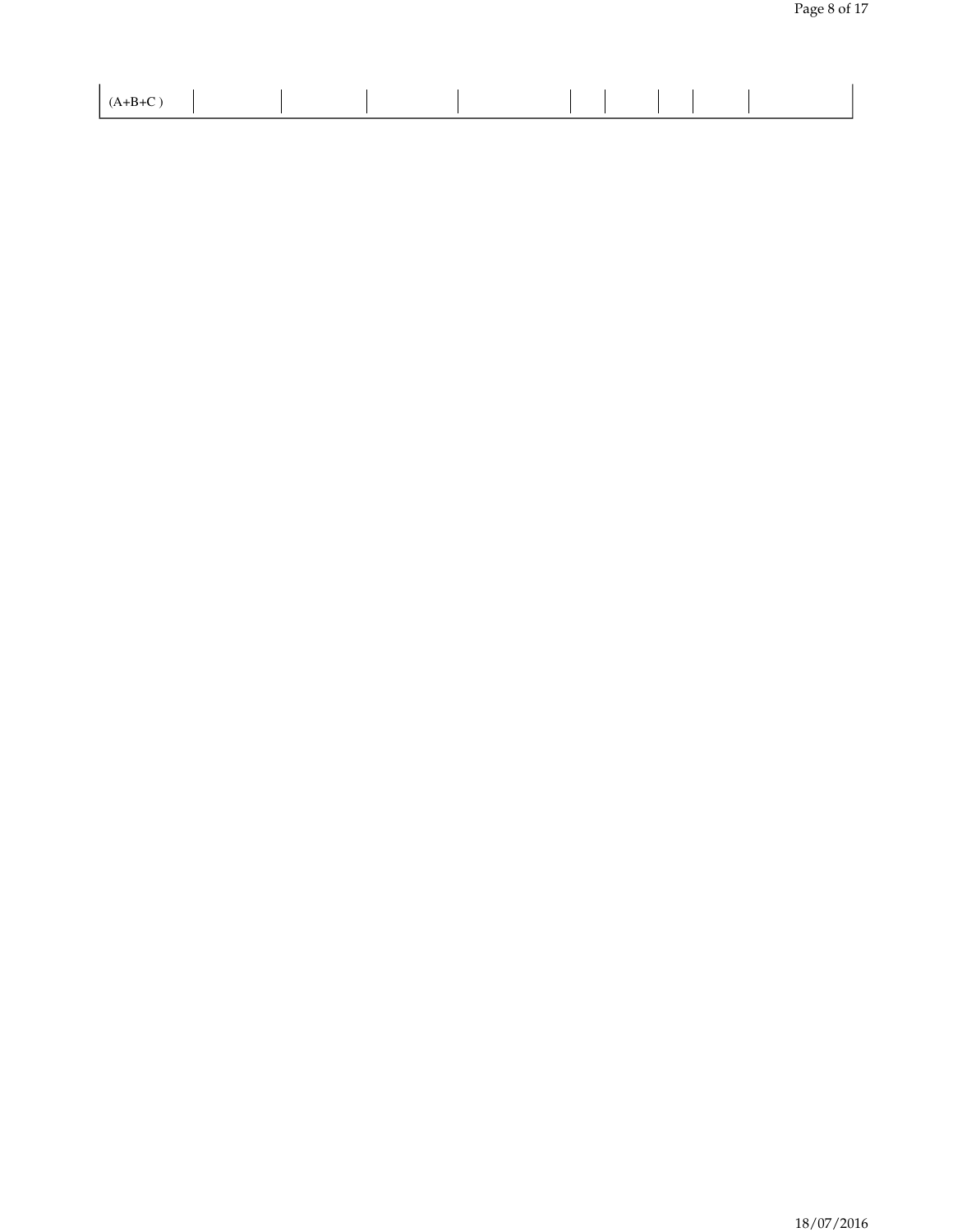|                                                                                                                            |                         |                                                               | Individuals/Hindu undivided Family |                          |                    |                  |                    |
|----------------------------------------------------------------------------------------------------------------------------|-------------------------|---------------------------------------------------------------|------------------------------------|--------------------------|--------------------|------------------|--------------------|
| Searial No.                                                                                                                | $\mathbf{1}$            | $\overline{c}$                                                | 3                                  | $\overline{\mathcal{L}}$ | 5                  | 6                | 7                  |
| Name of the<br>Shareholders<br>(I)                                                                                         | Kishan Kumar<br>Khaitan | Mahendra<br>Kumar<br>Khaitan                                  | Devesh<br>Khaitan                  | Ranjana<br>Khaitan       | Shailja<br>Khaitan | Parul Khaitan    | Pranika<br>Khaitan |
| $PAN$ (II)                                                                                                                 | AFWPK4315F              | AFWPK4314E                                                    | AGVPK4801G                         | AGFPK0300A               | AFLPK3795C         | AHNPB6814D       | AVIPK7214P         |
| No. of fully<br>paid up equity<br>shares held<br>(IV)                                                                      | 100                     | 500                                                           | 100                                | 100                      | 100                | 100              | 5000               |
| No. Of Partly<br>paid-up equity<br>shares held (V)                                                                         |                         |                                                               |                                    |                          |                    |                  |                    |
| No. Of shares<br>underlying<br>Depository<br>Receipts (VI)                                                                 |                         |                                                               |                                    |                          |                    |                  |                    |
| Total nos.<br>shares held<br>$(VII) = (IV) +$<br>$(V)+(VI)$                                                                | 100                     | 500                                                           | 100                                | 100                      | 100                | 100              | 5000               |
| Shareholding<br>as a % of total<br>no. of shares<br>(calculated as<br>per SCRR,<br>1957) (VIII)<br>As a % of<br>$(A+B+C2)$ | $\boldsymbol{0}$        | 0.02                                                          | $\mathbf{0}$                       | $\mathbf{0}$             | $\boldsymbol{0}$   | $\boldsymbol{0}$ | 0.16               |
|                                                                                                                            |                         | Number of Voting Rights held in each class of securities (IX) |                                    |                          |                    |                  |                    |
| Class eg:X                                                                                                                 | 100                     | 500                                                           | 100                                | 100                      | 100                | 100              | 5000               |
| Class eg:y                                                                                                                 |                         |                                                               |                                    |                          |                    |                  |                    |
| Total                                                                                                                      | 100                     | 500                                                           | 100                                | 100                      | 100                | 100              | 5000               |
| Total as a % of<br><b>Total Voting</b><br>rights                                                                           | $\boldsymbol{0}$        | 0.02                                                          | $\mathbf{0}$                       | $\boldsymbol{0}$         | $\boldsymbol{0}$   | $\boldsymbol{0}$ | 0.16               |
| No. Of Shares<br>Underlying<br>Outstanding<br>convertible<br>securities (X)                                                |                         |                                                               |                                    |                          |                    |                  |                    |
| No. of Shares<br>Underlying<br>Outstanding<br>Warrants (Xi)                                                                |                         |                                                               |                                    |                          |                    |                  |                    |
| No. Of Shares<br>Underlying<br>Outstanding<br>convertible<br>securities and<br>No. Of<br>Warrants (Xi)<br>(a)              |                         |                                                               |                                    |                          |                    |                  |                    |
| Shareholding,                                                                                                              |                         |                                                               |                                    |                          |                    |                  |                    |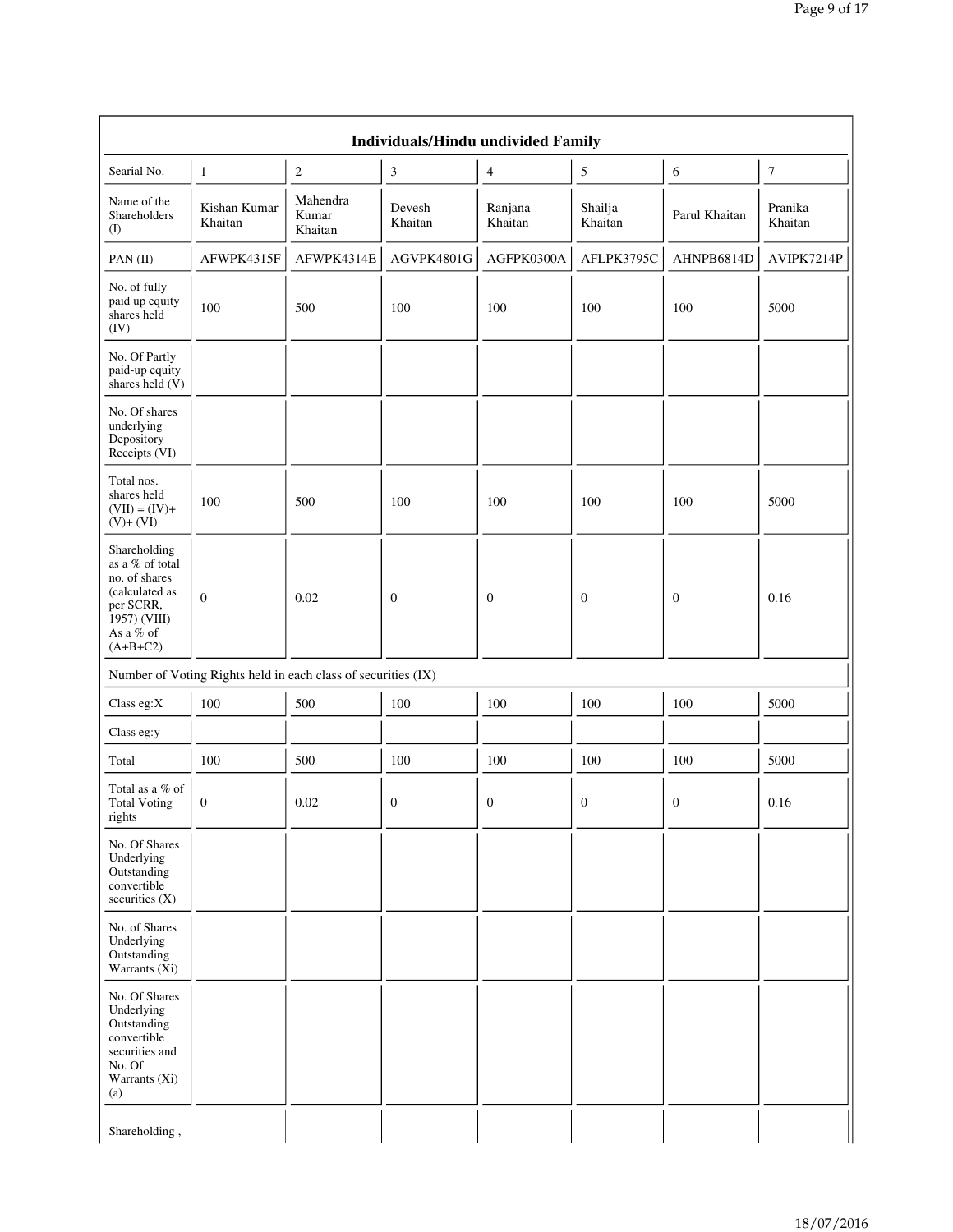| as a %<br>assuming full<br>conversion of<br>convertible<br>securities (as a<br>percentage of<br>diluted share<br>capital) $(XI)=$<br>$(VII)+(Xi)(a)$<br>As a % of<br>$(A+B+C2)$ | $\mathbf{0}$                     | 0.02                                                    | $\theta$ | $\theta$ | $\mathbf{0}$ | $\overline{0}$ | 0.16 |
|---------------------------------------------------------------------------------------------------------------------------------------------------------------------------------|----------------------------------|---------------------------------------------------------|----------|----------|--------------|----------------|------|
|                                                                                                                                                                                 | Number of Locked in shares (XII) |                                                         |          |          |              |                |      |
| No. $(a)$                                                                                                                                                                       |                                  |                                                         |          |          |              |                |      |
| As a % of total<br>Shares held (b)                                                                                                                                              |                                  |                                                         |          |          |              |                |      |
|                                                                                                                                                                                 |                                  | Number of Shares pledged or otherwise encumbered (XIII) |          |          |              |                |      |
| No. $(a)$                                                                                                                                                                       |                                  |                                                         |          |          |              |                |      |
| As a % of total<br>Shares held (b)                                                                                                                                              |                                  |                                                         |          |          |              |                |      |
| Number of<br>equity shares<br>held in<br>dematerialized<br>form (XIV)                                                                                                           | 100                              | 500                                                     | 100      | 100      | 100          | 100            | 5000 |
| Reason for not providing PAN                                                                                                                                                    |                                  |                                                         |          |          |              |                |      |
| Reason for not<br>providing PAN                                                                                                                                                 |                                  |                                                         |          |          |              |                |      |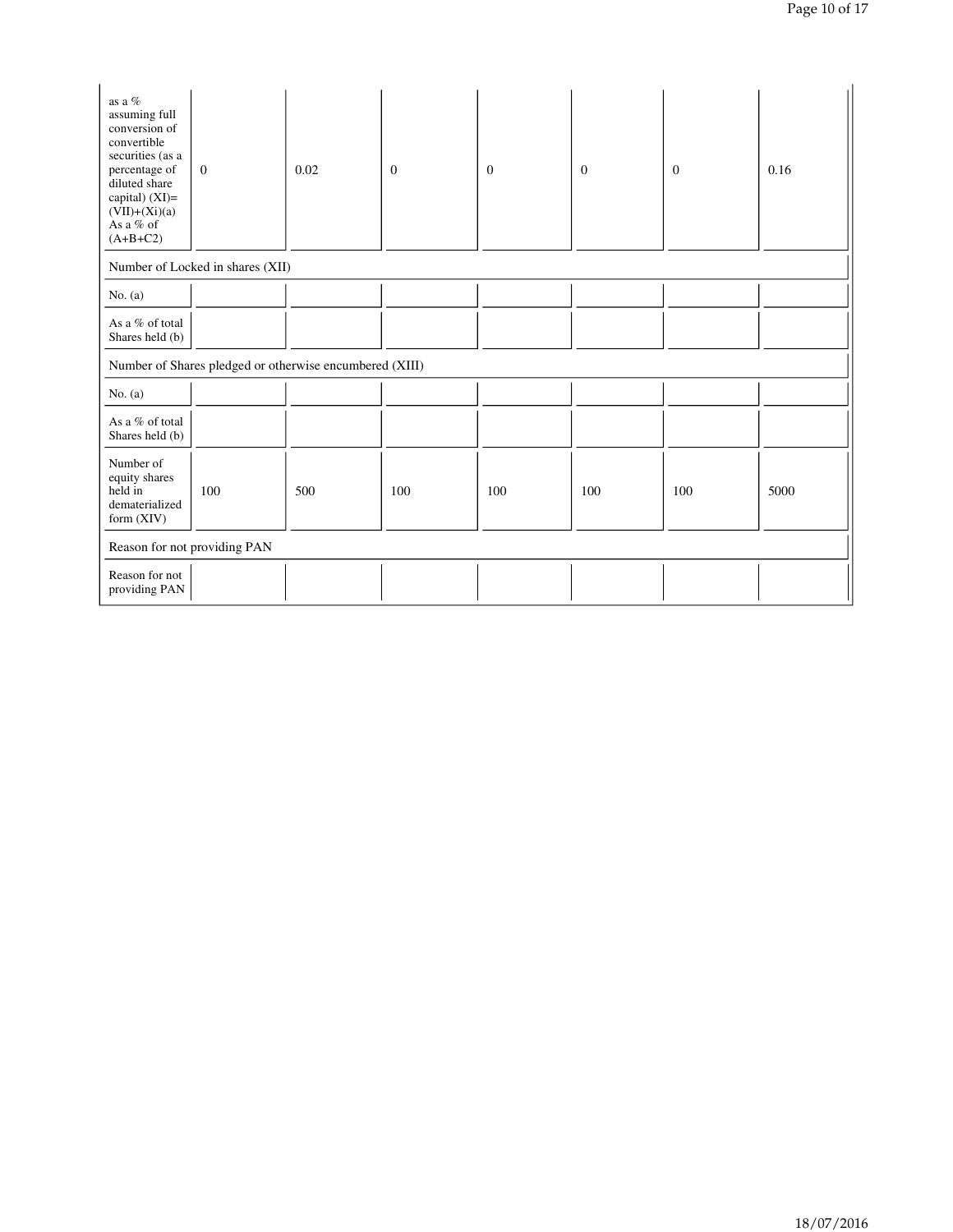|                                                                                                                                                                                |                                                               | Individuals/Hindu undivided Family |                  |                  |                       |
|--------------------------------------------------------------------------------------------------------------------------------------------------------------------------------|---------------------------------------------------------------|------------------------------------|------------------|------------------|-----------------------|
| Searial No.                                                                                                                                                                    | 8                                                             | 9                                  | 10               | 11               |                       |
| Name of the<br>Shareholders (I)                                                                                                                                                | Varshita Khaitan                                              | Divisha Khaitan                    | Viraj Khaitan    | Reyansh Khaitan  | Click here to go back |
| PAN(II)                                                                                                                                                                        | AZJPK4729L                                                    | BOZPK7643R                         | BIJPK5665B       | CCEPK7196M       | Total                 |
| No. of fully paid<br>up equity shares<br>held (IV)                                                                                                                             | 5000                                                          | 5000                               | 100              | 100              | 16200                 |
| No. Of Partly paid-<br>up equity shares<br>held $(V)$                                                                                                                          |                                                               |                                    |                  |                  |                       |
| No. Of shares<br>underlying<br>Depository<br>Receipts (VI)                                                                                                                     |                                                               |                                    |                  |                  |                       |
| Total nos. shares<br>held $(VII) = (IV) +$<br>$(V)+(VI)$                                                                                                                       | 5000                                                          | 5000                               | 100              | 100              | 16200                 |
| Shareholding as a<br>% of total no. of<br>shares (calculated<br>as per SCRR,<br>1957) (VIII) As a<br>% of $(A+B+C2)$                                                           | 0.16                                                          | 0.16                               | $\boldsymbol{0}$ | $\boldsymbol{0}$ | 0.53                  |
|                                                                                                                                                                                | Number of Voting Rights held in each class of securities (IX) |                                    |                  |                  |                       |
| Class eg:X                                                                                                                                                                     | 5000                                                          | 5000                               | 100              | 100              | 16200                 |
| Class eg:y                                                                                                                                                                     |                                                               |                                    |                  |                  |                       |
| Total                                                                                                                                                                          | 5000                                                          | 5000                               | 100              | 100              | 16200                 |
| Total as a % of<br>Total Voting rights                                                                                                                                         | 0.16                                                          | 0.16                               | $\boldsymbol{0}$ | $\mathbf{0}$     | 0.53                  |
| No. Of Shares<br>Underlying<br>Outstanding<br>convertible<br>securities (X)                                                                                                    |                                                               |                                    |                  |                  |                       |
| No. of Shares<br>Underlying<br>Outstanding<br>Warrants $(X_i)$                                                                                                                 |                                                               |                                    |                  |                  |                       |
| No. Of Shares<br>Underlying<br>Outstanding<br>convertible<br>securities and No.<br>Of Warrants (Xi)<br>(a)                                                                     |                                                               |                                    |                  |                  |                       |
| Shareholding, as a<br>$%$ assuming full<br>conversion of<br>convertible<br>securities (as a<br>percentage of<br>diluted share<br>capital) $(XI) = (VII)$<br>+(Xi)(a) As a % of | 0.16                                                          | 0.16                               | $\boldsymbol{0}$ | $\mathbf{0}$     | 0.53                  |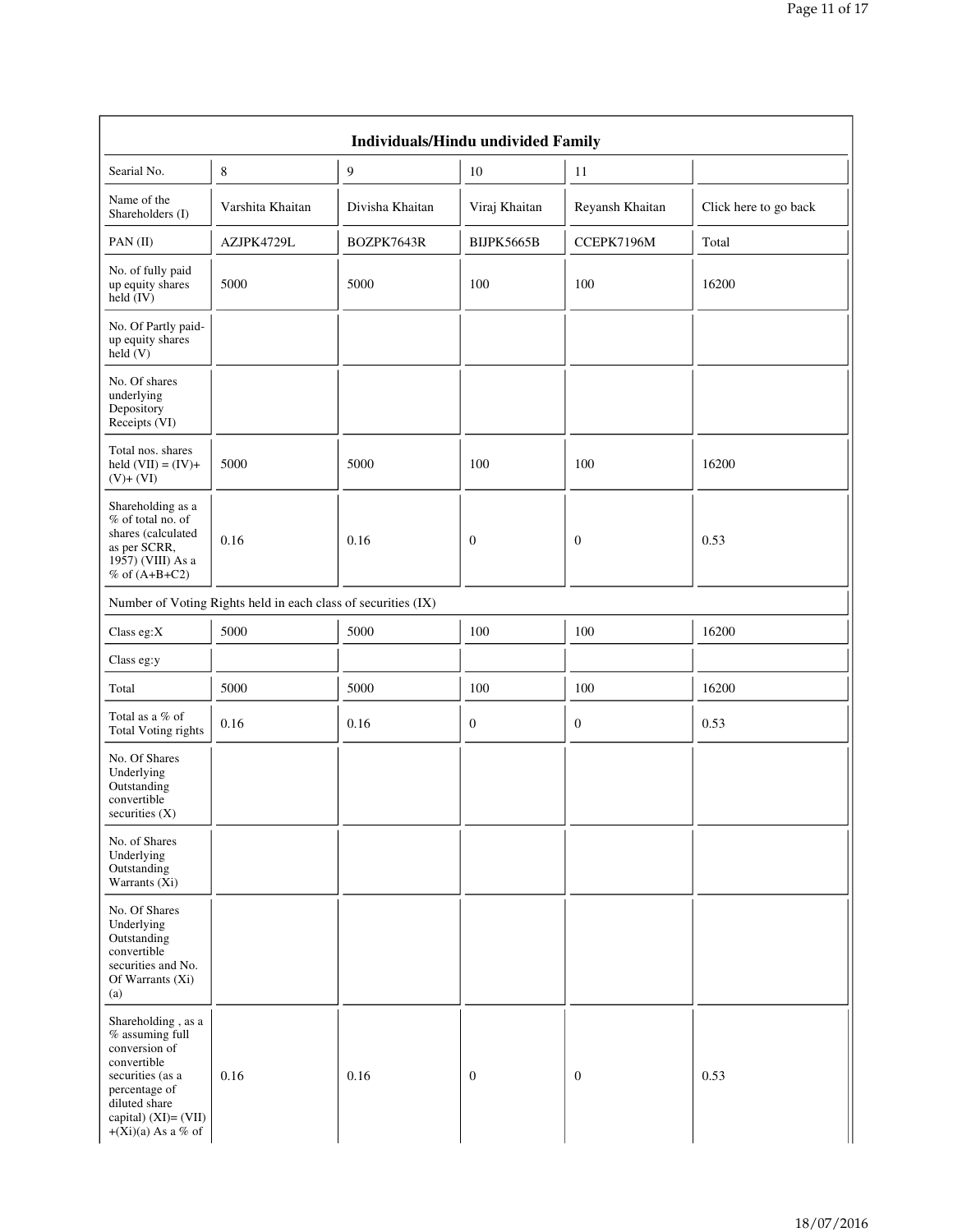| $(A+B+C2)$                                                         |                                                         |      |     |     |       |
|--------------------------------------------------------------------|---------------------------------------------------------|------|-----|-----|-------|
| Number of Locked in shares (XII)                                   |                                                         |      |     |     |       |
| No. $(a)$                                                          |                                                         |      |     |     |       |
| As a % of total<br>Shares held (b)                                 |                                                         |      |     |     |       |
|                                                                    | Number of Shares pledged or otherwise encumbered (XIII) |      |     |     |       |
| No. $(a)$                                                          |                                                         |      |     |     |       |
| As a % of total<br>Shares held (b)                                 |                                                         |      |     |     |       |
| Number of equity<br>shares held in<br>dematerialized<br>form (XIV) | 5000                                                    | 5000 | 100 | 100 | 16200 |
| Reason for not providing PAN                                       |                                                         |      |     |     |       |
| Reason for not<br>providing PAN                                    |                                                         |      |     |     |       |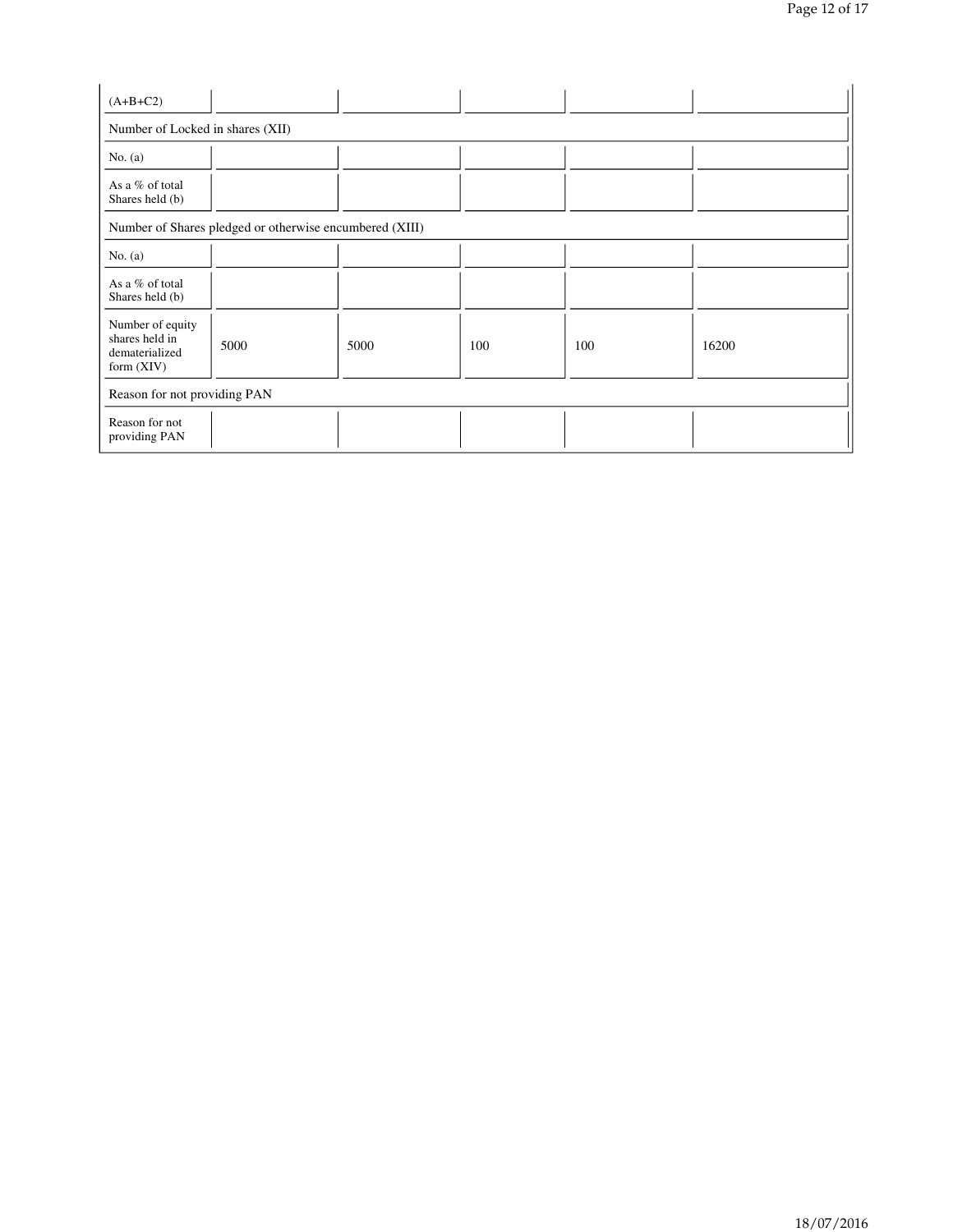| Any Other (specify)                                                                                                  |                                                               |                                           |                                                                         |                |                          |
|----------------------------------------------------------------------------------------------------------------------|---------------------------------------------------------------|-------------------------------------------|-------------------------------------------------------------------------|----------------|--------------------------|
| Searial No.                                                                                                          | 1                                                             | $\overline{2}$                            | 3                                                                       | $\overline{4}$ |                          |
| Category                                                                                                             | <b>Bodies Corporate</b>                                       | <b>Bodies Corporate</b>                   | <b>Bodies Corporate</b><br><b>Bodies Corporate</b>                      |                | Click here to<br>go back |
| Name of the<br>Shareholders (I)                                                                                      | Wires and Fabriks<br>$(P)$ Ltd.                               | W and F Millennium<br>Mercantile (P) Ltd. | W and F Securities<br><b>BKM</b> Mercantile<br>$(P)$ Ltd.<br>$(P)$ Ltd. |                |                          |
| PAN(II)                                                                                                              | AAACW2275J                                                    | AAACW4474D                                | AADCB6328C                                                              | AAACW3213C     | Total                    |
| No. of the<br>Shareholders (I)                                                                                       | 1                                                             | $\mathbf{1}$                              | 1                                                                       | $\mathbf{1}$   | 4                        |
| No. of fully paid<br>up equity shares<br>$held$ (IV)                                                                 | 100                                                           | 100                                       | 347642                                                                  | 1922314        | 2270156                  |
| No. Of Partly paid-<br>up equity shares<br>held(V)                                                                   |                                                               |                                           |                                                                         |                |                          |
| No. Of shares<br>underlying<br>Depository<br>Receipts (VI)                                                           |                                                               |                                           |                                                                         |                |                          |
| Total nos. shares<br>held $(VII) = (IV) +$<br>$(V)+(VI)$                                                             | 100                                                           | 100                                       | 347642                                                                  | 1922314        | 2270156                  |
| Shareholding as a<br>% of total no. of<br>shares (calculated<br>as per SCRR,<br>1957) (VIII) As a<br>% of $(A+B+C2)$ | $\mathbf{0}$                                                  | $\mathbf{0}$                              | 11.37                                                                   | 62.9           | 74.28                    |
|                                                                                                                      | Number of Voting Rights held in each class of securities (IX) |                                           |                                                                         |                |                          |
| Class eg: X                                                                                                          | 100                                                           | 100                                       | 347642                                                                  | 1922314        | 2270156                  |
| Class eg:y                                                                                                           |                                                               |                                           |                                                                         |                |                          |
| Total                                                                                                                | 100                                                           | 100                                       | 347642                                                                  | 1922314        |                          |
| Total as a % of<br>Total Voting rights                                                                               | $\mathbf{0}$                                                  | $\boldsymbol{0}$                          | 11.37                                                                   | 62.9           | 74.28                    |
| No. Of Shares<br>Underlying<br>Outstanding<br>convertible<br>securities (X)                                          |                                                               |                                           |                                                                         |                |                          |
| No. of Shares<br>Underlying<br>Outstanding<br>Warrants (Xi)                                                          |                                                               |                                           |                                                                         |                |                          |
| No. Of Shares<br>Underlying<br>Outstanding<br>convertible<br>securities and No.<br>Of Warrants (Xi)<br>(a)           |                                                               |                                           |                                                                         |                |                          |
| Shareholding, as a<br>% assuming full                                                                                |                                                               |                                           |                                                                         |                |                          |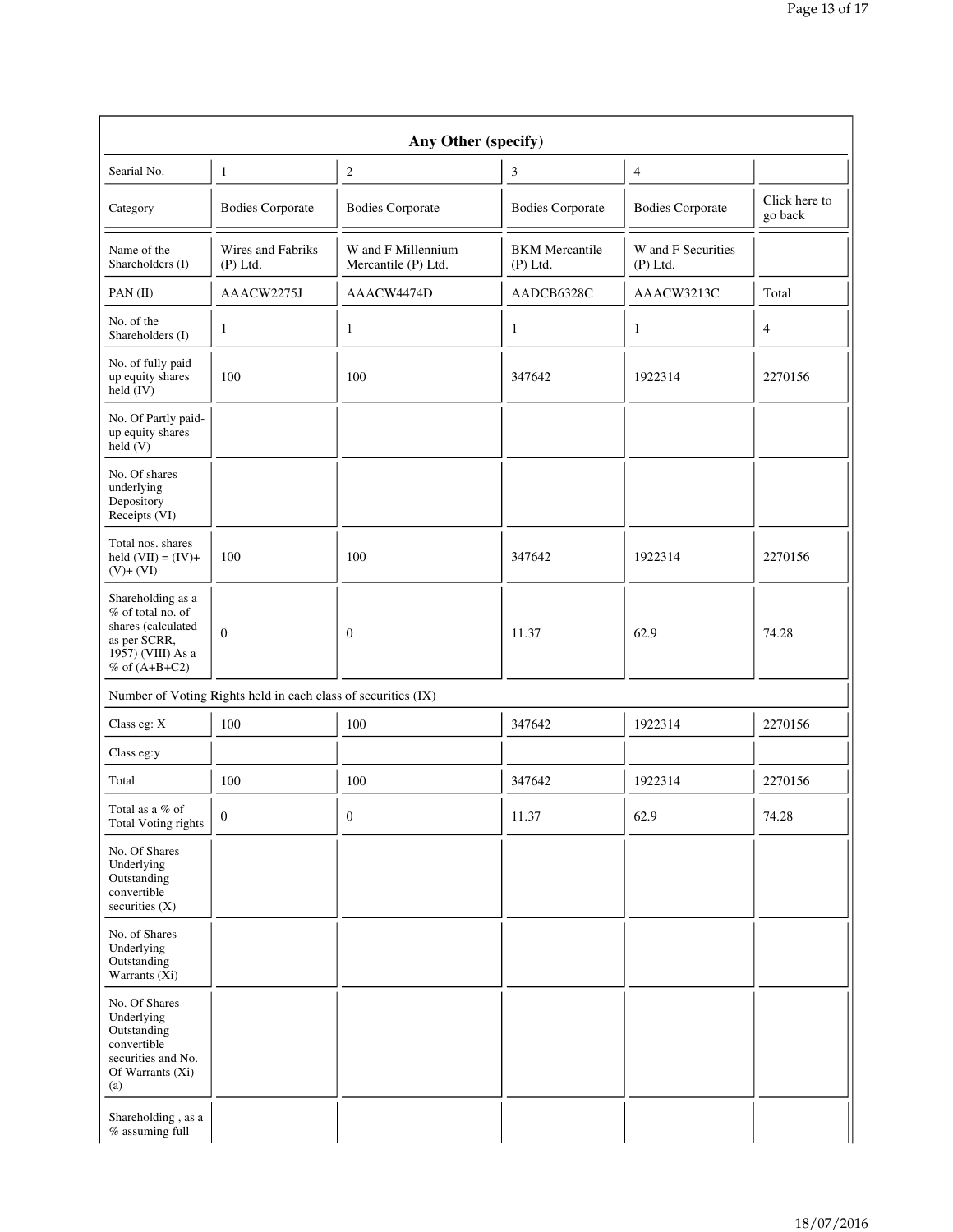| conversion of<br>convertible<br>securities (as a<br>percentage of<br>diluted share<br>capital) $(XI) = (VII)$<br>$+(X)$ As a % of<br>$(A+B+C2)$ | $\Omega$ | $\overline{0}$ | 11.37  | 62.9    | 74.28   |
|-------------------------------------------------------------------------------------------------------------------------------------------------|----------|----------------|--------|---------|---------|
| Number of Locked in shares (XII)                                                                                                                |          |                |        |         |         |
| No. $(a)$                                                                                                                                       |          |                |        |         |         |
| As a % of total<br>Shares held (b)                                                                                                              |          |                |        |         |         |
| Number of Shares pledged or otherwise encumbered (XIII)                                                                                         |          |                |        |         |         |
| No. $(a)$                                                                                                                                       |          |                |        |         |         |
| As a % of total<br>Shares held (b)                                                                                                              |          |                |        |         |         |
| Number of equity<br>shares held in<br>dematerialized<br>form $(XIV)$                                                                            | 100      | 100            | 347642 | 1922314 | 2270156 |
| Reason for not<br>providing PAN                                                                                                                 |          |                |        |         |         |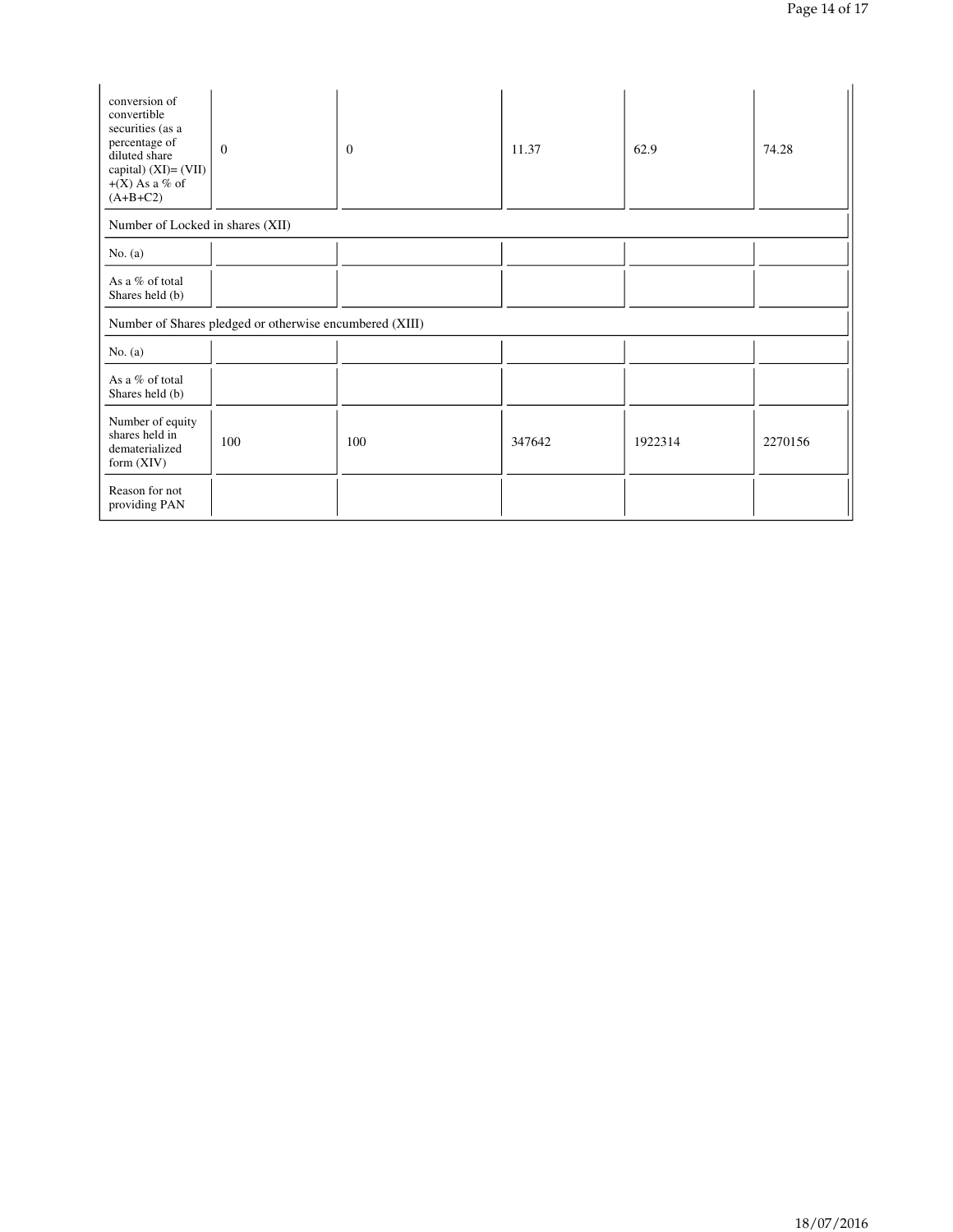| Any Other (specify)                                                                                                  |                                                               |                         |                             |                       |  |
|----------------------------------------------------------------------------------------------------------------------|---------------------------------------------------------------|-------------------------|-----------------------------|-----------------------|--|
| Searial No.                                                                                                          | $\mathbf{1}$                                                  | 2                       | $\ensuremath{\mathfrak{Z}}$ |                       |  |
| Category                                                                                                             | <b>Bodies Corporate</b>                                       | <b>Bodies Corporate</b> | Foreign Individuals or NRI  |                       |  |
| Category / More<br>than 1 percentage                                                                                 | More than 1 percentage of shareholding                        | Category                | Category                    |                       |  |
| Name of the<br>Shareholders (I)                                                                                      | Fountain Vanijya (P) Ltd.                                     |                         |                             | Click here to go back |  |
| $PAN$ (II)                                                                                                           | AABCF1407E                                                    |                         |                             | Total                 |  |
| No. of the<br>Shareholders (I)                                                                                       | 1                                                             | 53                      | 45                          | 98                    |  |
| No. of fully paid<br>up equity shares<br>held (IV)                                                                   | 112559                                                        | 36020                   | 9543                        | 45563                 |  |
| No. Of Partly paid-<br>up equity shares<br>held(V)                                                                   |                                                               |                         |                             |                       |  |
| No. Of shares<br>underlying<br>Depository<br>Receipts (VI)                                                           |                                                               |                         |                             |                       |  |
| Total nos. shares<br>held $(VII) = (IV) +$<br>$(V)+(VI)$                                                             | 112559                                                        | 36020                   | 9543                        | 45563                 |  |
| Shareholding as a<br>% of total no. of<br>shares (calculated<br>as per SCRR,<br>1957) (VIII) As a<br>% of $(A+B+C2)$ | 3.68                                                          | 1.18                    | 0.31                        | 1.49                  |  |
|                                                                                                                      | Number of Voting Rights held in each class of securities (IX) |                         |                             |                       |  |
| Class eg: X                                                                                                          | 112559                                                        | 36020                   | 9543                        | 45563                 |  |
| Class eg:y                                                                                                           |                                                               |                         |                             |                       |  |
| Total                                                                                                                | 112559                                                        | 36020                   | 9543                        | 45563                 |  |
| Total as a $\%$ of<br>Total Voting rights                                                                            | 3.68                                                          | 1.18                    | 0.31                        | 1.49                  |  |
| No. Of Shares<br>Underlying<br>Outstanding<br>convertible<br>securities (X)                                          |                                                               |                         |                             |                       |  |
| No. of Shares<br>Underlying<br>Outstanding<br>Warrants (Xi)                                                          |                                                               |                         |                             |                       |  |
| No. Of Shares<br>Underlying<br>Outstanding<br>convertible<br>securities and No.<br>Of Warrants (Xi)<br>(a)           |                                                               |                         |                             |                       |  |
|                                                                                                                      |                                                               |                         |                             |                       |  |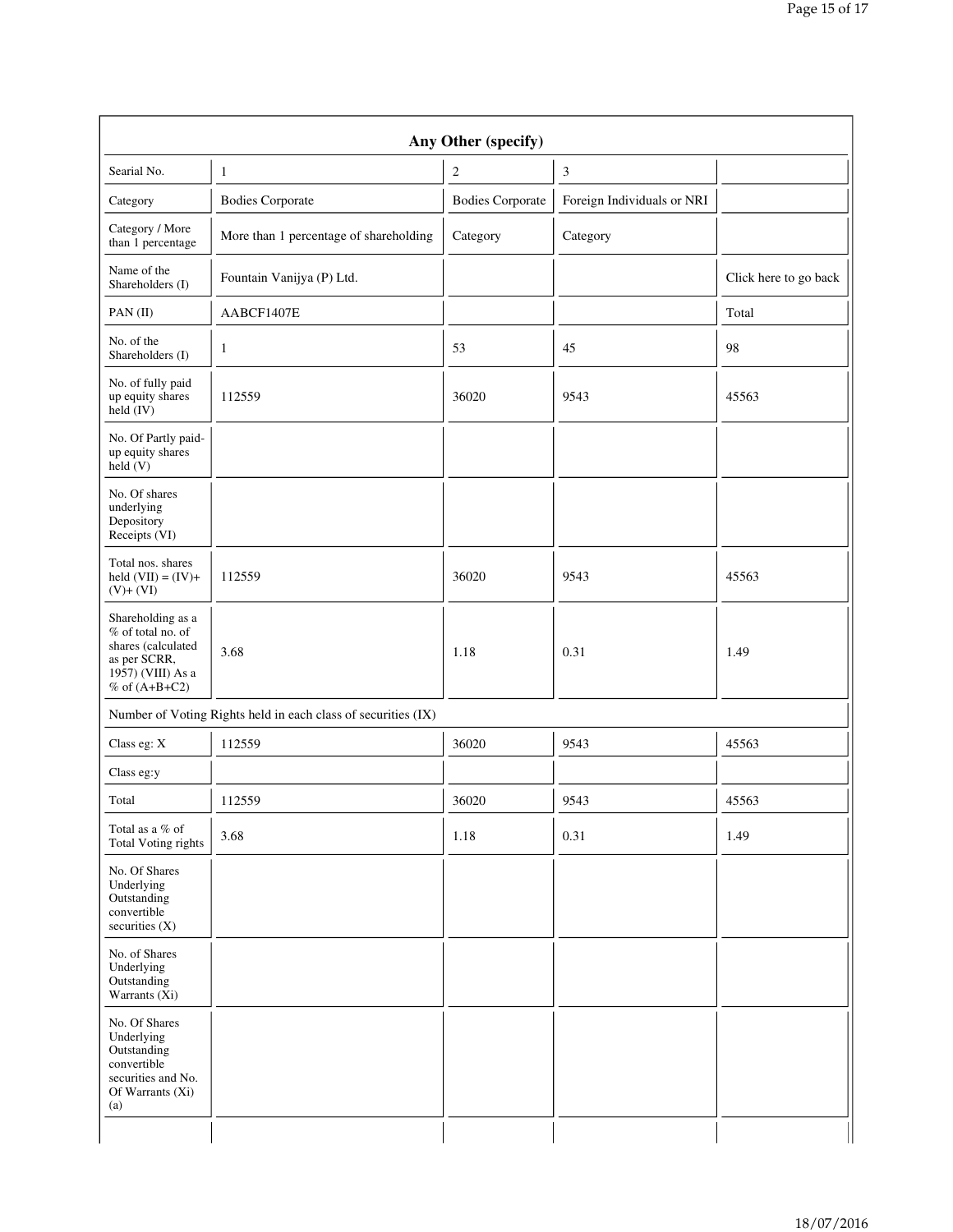| Shareholding, as a<br>% assuming full<br>conversion of<br>convertible<br>securities (as a<br>percentage of<br>diluted share<br>capital) $(XI) = (VII)$<br>$+(X)$ As a % of<br>$(A+B+C2)$ | 3.68   | 1.18  | 0.31 | 1.49  |
|------------------------------------------------------------------------------------------------------------------------------------------------------------------------------------------|--------|-------|------|-------|
| Number of Locked in shares (XII)                                                                                                                                                         |        |       |      |       |
| No. $(a)$                                                                                                                                                                                |        |       |      |       |
| As a % of total<br>Shares held (b)                                                                                                                                                       |        |       |      |       |
| Number of equity<br>shares held in<br>dematerialized<br>form $(XIV)$                                                                                                                     | 112559 | 34415 | 4743 | 39158 |
| Reason for not providing PAN                                                                                                                                                             |        |       |      |       |
| Reason for not<br>providing PAN                                                                                                                                                          |        |       |      |       |